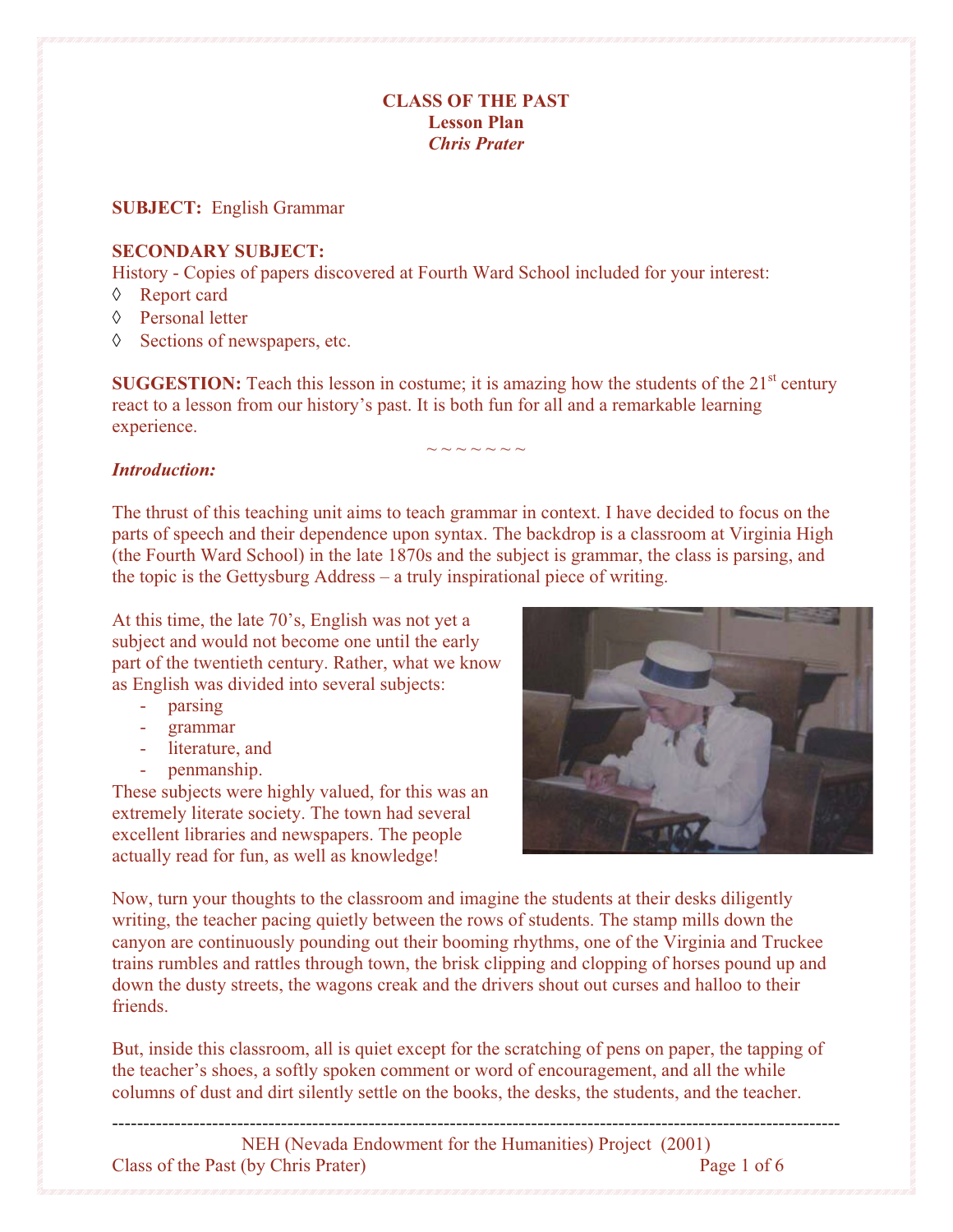**TEACHING UNIT:** Grammar in Context: The Eight Parts of Speech and their Dependence Upon Syntax

**Lesson #1 – The Eight Parts of Speech: Definitions and Examples** 

**Lesson #2 – Parsing, or the Identification of the Eight Parts of Speech** 

**Lesson #3 – Syntax, the Definition** 

**Lesson #4 – Parsing within the Constraints of English Syntax: Word Order Means Everything in Lewis Carol's** *Jabberwocky!* (1872)

 $\sim$   $\sim$   $\sim$   $\sim$   $\sim$   $\sim$ 

**Lesson #1 – The Eight Parts of Speech: Definitions and Examples** 

**Objectives:** Identify the parts of speech as they appear in our language and speech patterns

**Preparation:** Pencils, paper, clean and flat surfaces on which to write

**Anticipatory Set:** Students will see examples of each part of speech. These will be used in context.

**Instruction:** The teacher will write or have the parts of speech written on the board: *Noun* – person, place, thing, or concept (house, love, school, book) *Pronoun* – replaces a noun (he, she, it, they)  $Verb$  – provides the action in the sentence (run, pout, whine, is) *Adjective* – modifies or describes a noun (red, short, angry) *Adverb* – modifies or describes a noun, an adjective, an advert, or a verb (usually, greatly, fine, well) *Preposition* – words that provide direction for the sentence (to, about, over, under) *Conjunction* – words that combine thoughts (and, or, but) *Interjection* – words that interrupt the flow of thought (yes! No!, Ouch!)

**Guided Practice:** Students will use each work in a sentence (silly sentences! Grumbly gremblins gyrated throughout their humble huts). Do this in groups – assign a part of speech for each group: once sentence per group

**Closure:** Share the sentences with the teacher making sure that the sentences are correctly written.

**Independent Practice:** Students will create their own sentences.

**Evaluation:** Teacher will read their work and correct if necessary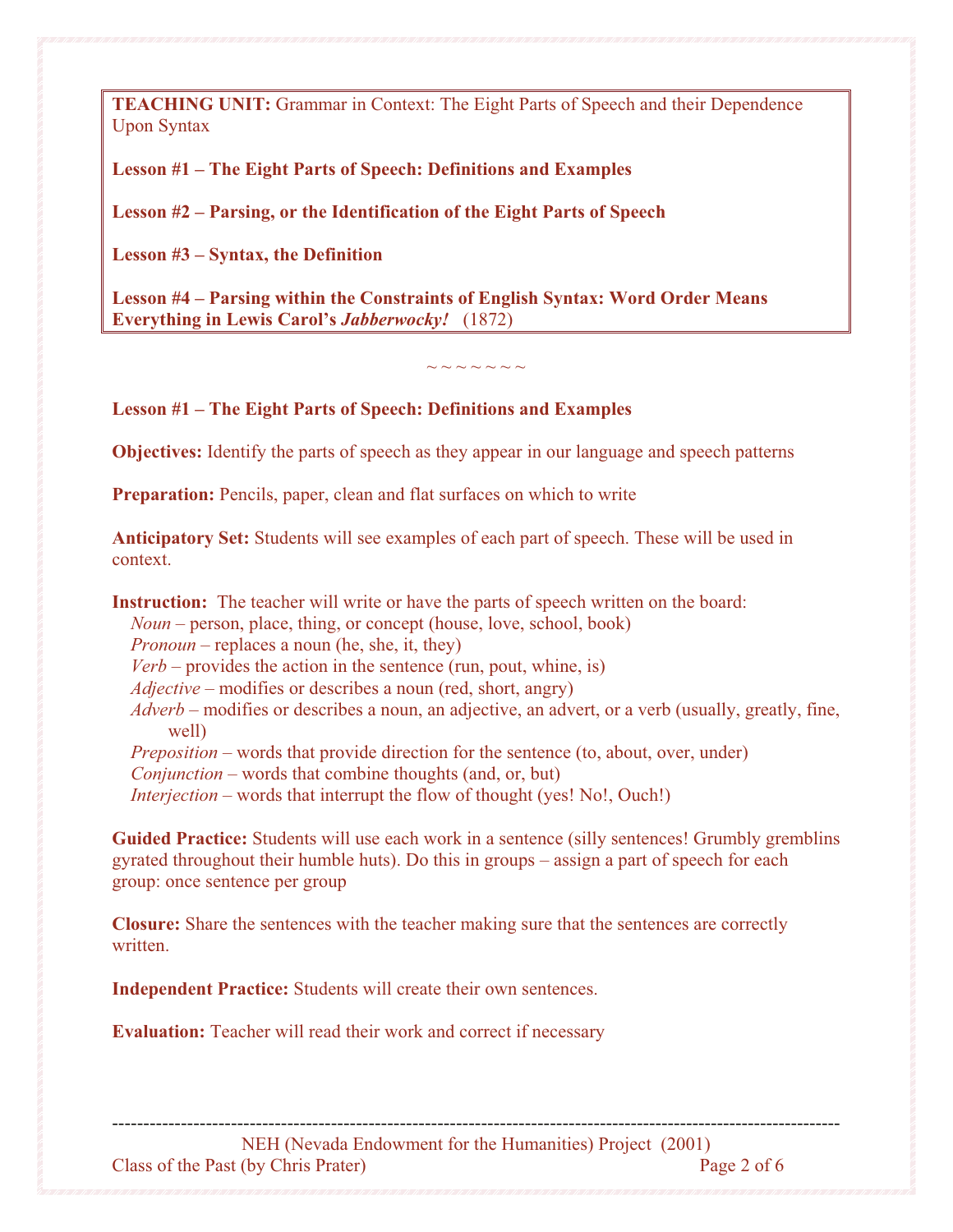# **Lesson #2 – Parsing, or the Identification of the Eight Parts of Speech**

**Objectives:** Identify the parts of speech in the Gettysburg Address (one paragraph or the whole document – (See http://www.ourdocuments.gov/doc.php?doc=36 - National Archives.)

**Citation:** Abraham Lincoln, Draft of the Gettysburg Address: Nicolay Copy, November 1863; Series 3, General Correspondence, 1837-1897; The Abraham Lincoln Papers at the Library of Congress, Manuscript Division (Washington, D. C.: American Memory Project, [2000-02]), http://memory.loc.gov/ammem/alhtml/alhome.html.

**Preparation:** Pencils (not pens!), paper, clean and flat surfaces on which to write

Anticipatory Set: Students will experience a lesson in parsing as it was taught in the late 19<sup>th</sup> century. The Gettysburg Address, a perennial favorite of English teachers, is the subject because of its clarity, simplicity, and historical timeliness. This section of the unit can be tedious for the students, so do not insist that they parse the whole speech … a paragraph is fine. This lesson can be done successfully in an individual setting, but it is more fun if students do this in groups.

**Instruction:** The students will have demonstrated their comfort and acceptable mastery of the parts of speech. They will, preferably in groups, identify how each word is used in assigned sections of Lincoln's speech. Each student will have to make a copy of the group's assigned section. *(No teacher at this time in history every passed up a chance to practice ciphering!)*

Make sure that the students leave two blank lines between each line of writing. That is so that they can easily write in the parts of speech above each word in the sentence.

**Guided Practice:** The teacher will have the first sentence of the speech nicely written on the black/white board. Parse the first few words and then ask for help from the students. They will catch on quickly.

**Closure:** Be sure to walk among the students and check their group work. Correct errors, if necessary, because when the students share their work with other groups, it will be important that they experience success and the self-esteem that accompanies it.

**Independent Practice:** Students will parse the last sentence of the speech on their own.

**Evaluation:** The teacher will check the work



FWS – Graduation Class – *citation 48A*

--------------------------------------------------------------------------------------------------------------------- NEH (Nevada Endowment for the Humanities) Project (2001) Class of the Past (by Chris Prater) Page 3 of 6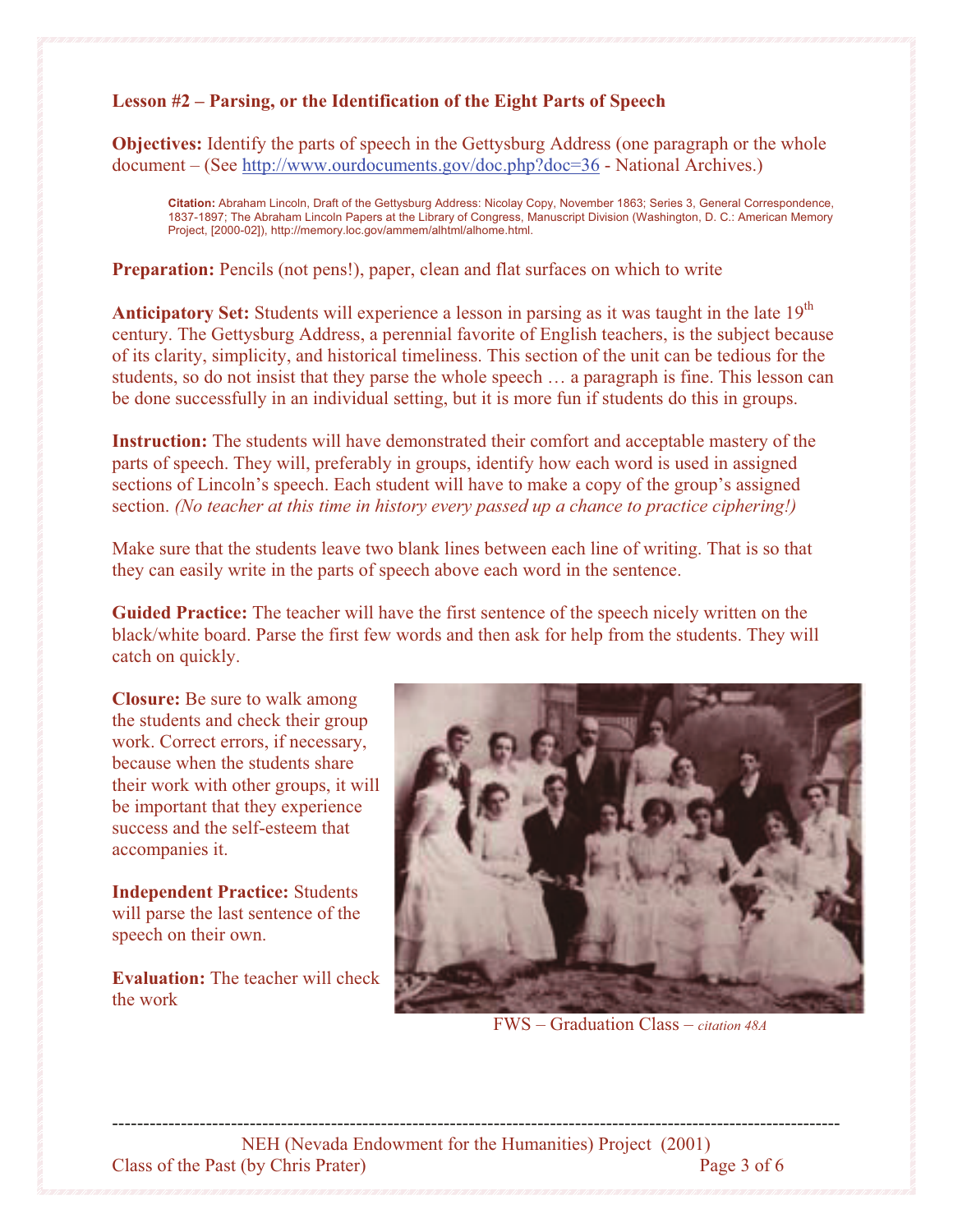### **Lesson #3 – Syntax, the Definition**

**Objectives:** Students will learn the definition of syntax and be able to arrange words in their proper order.

**Preparation:** Write definition on the board. Put simple to more complex sentences on the board. Put sentences with gaps on the board.

**Anticipatory Set:** Using the sentences that the students have created, show them how syntax is a tool which we learn when learning to speak our language; it is almost inherent. We can easily fill in the blanks, because we know the arrangement of our words. What is difficult is poetry, because that literary form plays with syntax. Be sure to provide examples – See Shakespeare.

**Instruction and Guided Practice:** Syntax is the arrangement of words in sentences. English is a language that demands the subject first, the verb next, and the object last – *Jeff smacked the ball.* What if we said that the ball smacked Jeff? The subject must be first; otherwise, our intent is changed. Because our syntax is so rigid, the parts of speech are easy to identity.

(Fill in the gaps for the following example as a class:

Abigail, cat, hopped the head and proceeded to whine for her .

## Here are a few syntax rules:

- *Articles (the, an, a) always come before the noun.*
- *Adjectives come before the noun.*
- *Adverbs come after verbs.*
- *Subjects come before the action.*
- *Objects come after the action.*
- *Prepositions usually come after the object or verb.*

(There are a lot more rules! These are just a few.)

**Closure:** This lesson now segues into the next.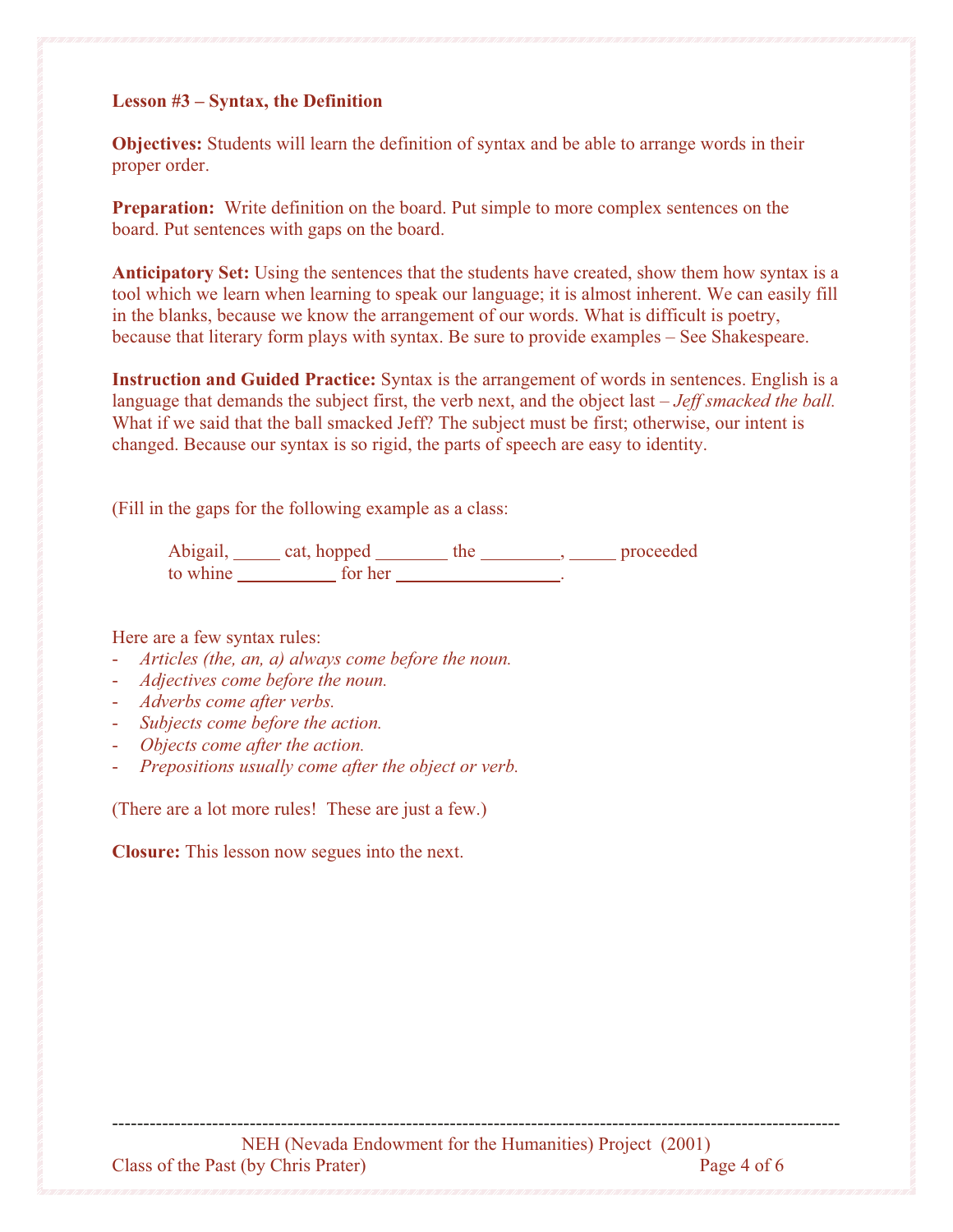**Lesson #4 – Parsing within the Constraints of English Syntax: Word Order Means Everything in Lewis Carol's** *Jabberwocky!* (1872)

'Twas brillig, and the slithy toves Did gyre and gimble in the wabe; All mimsy were the borogoves, And the mome raths outgrabe.

……

**Objectives:** Students will demonstrate their knowledge of the parts of speech and syntax by parsing *Jabberwocky*.

**Preparation:** Have several copies of *Jabberwocky* – triple spaced. Divide students into groups of three.

**Anticipatory Set:** Students will parse certain sections of the poem in their groups. Teacher will assign short sections.

**Instruction and Guided Practice:** Parse the first sentence with the students, showing them how to do this. Then, have the students parse their sentences within their groups. When they are finished, be sure to share the work and be sure to correct when necessary. Point out to the students that even though most of the poem is written in gibberish, we can make sense of it because of our syntax. We know which words are verbs and which words are adjectives because of their placement in the sentences.

**Independent Practice:** Students will complete the parsing of the last stanza on their own.

**Evaluation:** Teacher will read students' works and congratulate them on their exceptional knowledge of the parts of speech and syntax!

> (NOTE: Please check the following URLs for copies of *Jabberwocky) online as of October 2003*

http://www.jabberwocky.com/carroll/jabber/

http://www.ruthannzaroff.com/wonderland/jabberwocky.htm

http://www.poets.org/poems/poems.cfm?prmID=1457

http://eserver.org/poetry/jabberwocky.html